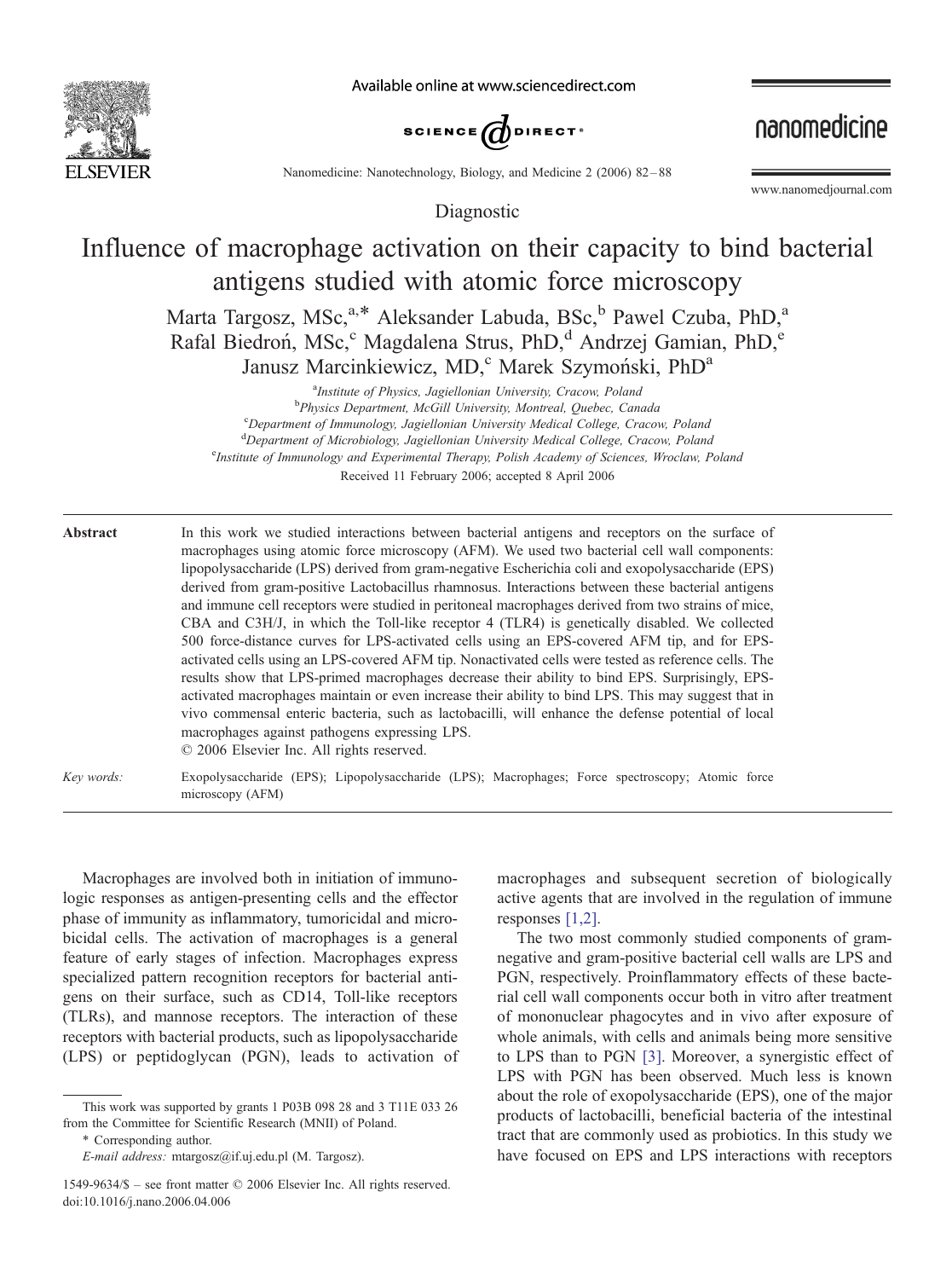

Fig 1. AFM setup used to gather force-distance curves. The EPS or LPScovered tip (linked by APTES) approaches the macrophage cell surface. Antigen-receptor bonds that are formed rupture at a certain force upon retraction of the tip. The macrophages are firmly attached to the glass surface with poly-L-lysine because of their positive charges.

expressed on macrophages. However, both LPS and EPS antigens bind to pattern recognition receptors on the macrophage surface. Each of these receptors can link to different types of antigens, although some specialize in specific types of antigens; that is, their interaction is stronger. LPS binds mainly to CD14 and TLR4 receptors, whereas it is not known to which receptors EPS binds [4-7]. Both of these compounds have a polymer structure with long polysaccharide chains and additional lipid or peptide groups [\[8,9\].](#page-6-0)

Atomic force microscopy (AFM) is a high-resolution microscopic method that is being used ever more frequently in biology, medicine, chemistry, and biomaterials investigations. AFM permits the performance of experiments in physiologic solutions with control of experimental parameters such as temperature or pH. AFM was originally designed as an imaging tool but was later modified to operate in force spectroscopy. It allows for direct measurements of single intermolecular interactions. By performing experiments in natural conditions, physiologic interactions can be characterized in terms of the strength of antigen-receptor or antigen-antibody bonds [\[10 -14\]](#page-6-0), the adhesion forces responsible for cell assembly [\[15\],](#page-6-0) or the specific interaction between a cell and a molecule [\[16,17\].](#page-6-0) The tip of the atomic force microscope can be covered with antigens with the aid of a special chemical linker. Once the cantilever makes contact with the cell surface, an antigen-receptor bond is created (with a certain probability), as seen in Figure 1. This bond is ruptured when the tip is pulled away from the substrate surface. By collecting force-distance curves, it is possible to directly measure the strength necessary to destroy an antigen-receptor bond (rupture force), as well as the probability of forming a bond (adhesion probability).

In previous experiments the interaction between bacterial antigens (LPS, EPS, PGN) and a native (inactive) form of macrophages was measured. In this work an additional step was taken to study the interactions between bacterial antigens and pattern recognition receptors on the macrophage surface after activation of the macrophage.

#### Methods

#### Bacterial components

EPSs were extracted from a lactic acid bacterium (Lactobacillus rhamnosus strain KL37C) isolated from human intestinal flora [\[8\].](#page-6-0) LPSs were taken from *Escher*ichia coli serotype 0111:B4 (Sigma, St. Louis, MO).

# Tip functionalized with bacterial antigens

Standard V-shaped silicon nitride  $(Si<sub>3</sub>N<sub>4</sub>)$  cantilevers (Microlevers; Veeco Instruments SAS, Dourdan, Cedex, France) with a nominal spring constant of 0.01 N/m were used. The tips were functionalized with bacterial antigens: LPS and EPS. Before each experiment the tips were thoroughly cleaned by a 5-minute immersion in acetone, then washed in deionized water and irradiated with ultraviolet light for 20 minutes. They were then immersed in a 3-aminopropyltriethoxysilane (APTES) 10% (v/v) water solution (Sigma, St. Louis, MO) for 3 hours. This compound strongly binds to  $Si<sub>3</sub>N<sub>4</sub>$  and contains many positively charged amino groups. The tips were rinsed three times in deionized water and then functionalized by immersing them into a 100-µg/mL bacterial antigen/phosphate-buffered saline (D' PBS) solution for 2 hours. The antigen-covered tips were immediately used for measurements.

### Macrophage cell preparation

## Mice

CBA and C3H/J mice (8 -12 weeks of age, 18-22 g) were maintained in the Animal Breeding Unit, Department of Immunology, Jagiellonian University Medical College, Cracow. All mice were housed four to five per cage in the laboratory room with water and standard diet ad libitum. The appropriate permission for using mice in this project was obtained from the Local Ethical Committee.

## Cells

Peritoneal mouse macrophages were elicited by intraperitoneal injection of 2 mL Thioglycolate (Sigma, St. Louis, MO). Cells were collected 48 hours later by washing the peritoneal cavity with 5 mL of D' PBS. Cells were centrifuged twice at 2000 rpm and suspended in a 5-mL D' PBS solution containing 100  $\mu$ L of 2% bovine serum albumin. Then, 200  $\mu$ L of a bacterial antigen solution (100  $\mu$ g/mL) were added. Next, these were dropped onto a glass coverslip and incubated at 37 $\degree$ C in 5% CO<sub>2</sub> for 4 hours. Afterward, the glass coverslip with macrophages was rinsed in D' PBS and immersed in  $1.5\%$  (v/v) glutaraldehyde D'PBS solution for 1 minute. Glutaraldehyde causes stabilization of receptors in the cell membrane. After 1 minute the coverslip was rinsed three times in D' PBS and immediately used for measurements. To determine whether the incubation time has an influence on macrophage activation, four experiments where performed with incubation times of 1, 2, 4, and 12 hours.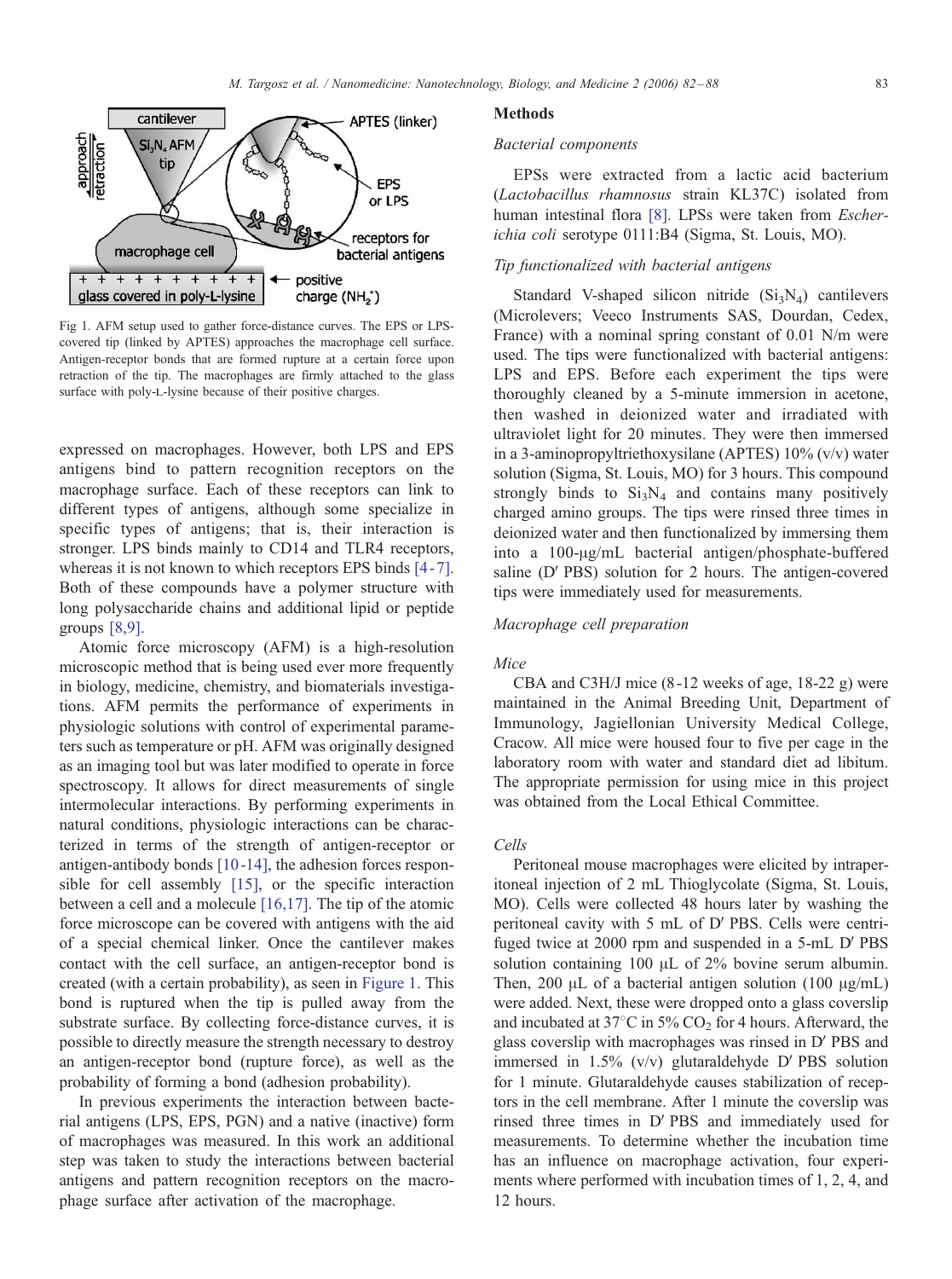<span id="page-2-0"></span>

Fig 2. AFM images of (A) nonactivated and (B) EPS-activated macrophages. Once activated, the cell grows in size and deforms irregularly.



Fig 3. Typical force-distance curve for a specific antigen-receptor interaction and its characteristic parameters. Notice the shift in the force response to the polymer extension.

Two types of macrophages were used in this experiment: macrophages taken from C3H/J genetically modified mice with defective TLR4 receptors and control macrophages taken from CBA mice.

#### AFM measurements

A commercial instrument, the Thermomicroscopes CP (Veeco Instruments SAS, Dourdan, Cedex, France) equipped with a multimode head and a  $100$ - $\mu$ m scanner, was used for measurements. The deflection of the cantilever was detected by a position-sensing photodiode detector. All experiments were performed in  $D'$  PBS solution (pH 7.4) by using a commercial liquid cell (Thermomicroscopes CP).

Raw force-distance curves were obtained as the cantilever deflection versus the z-displacement of the scanner. The cantilever deflection, initially in millivolts (mV), was converted to a distance in nanometers (nm) by calibrating

the cantilever on a rigid surface. Then, the cantilever spring constant, measured experimentally, was used to obtain the corresponding force by using Hooke's equation (methods described by E. Wojcikiewicz et al [\[15\]\)](#page-6-0).

## Results and discussion

The goal of this research was to study the influence of macrophage activation on the interaction between pattern recognition receptors and bacterial antigens. Two bacterial antigens were used: EPS extracted from L. rhamnosus and LPS extracted from E. coli. Each antigen was used on two types of macrophages isolated from CBA and C3H/J mice. The macrophages were activated by the addition of EPS or LPS to the macrophage suspension (as described under Methods) and an incubation of a predetermined duration. Force-distance curves were collected in the treated cells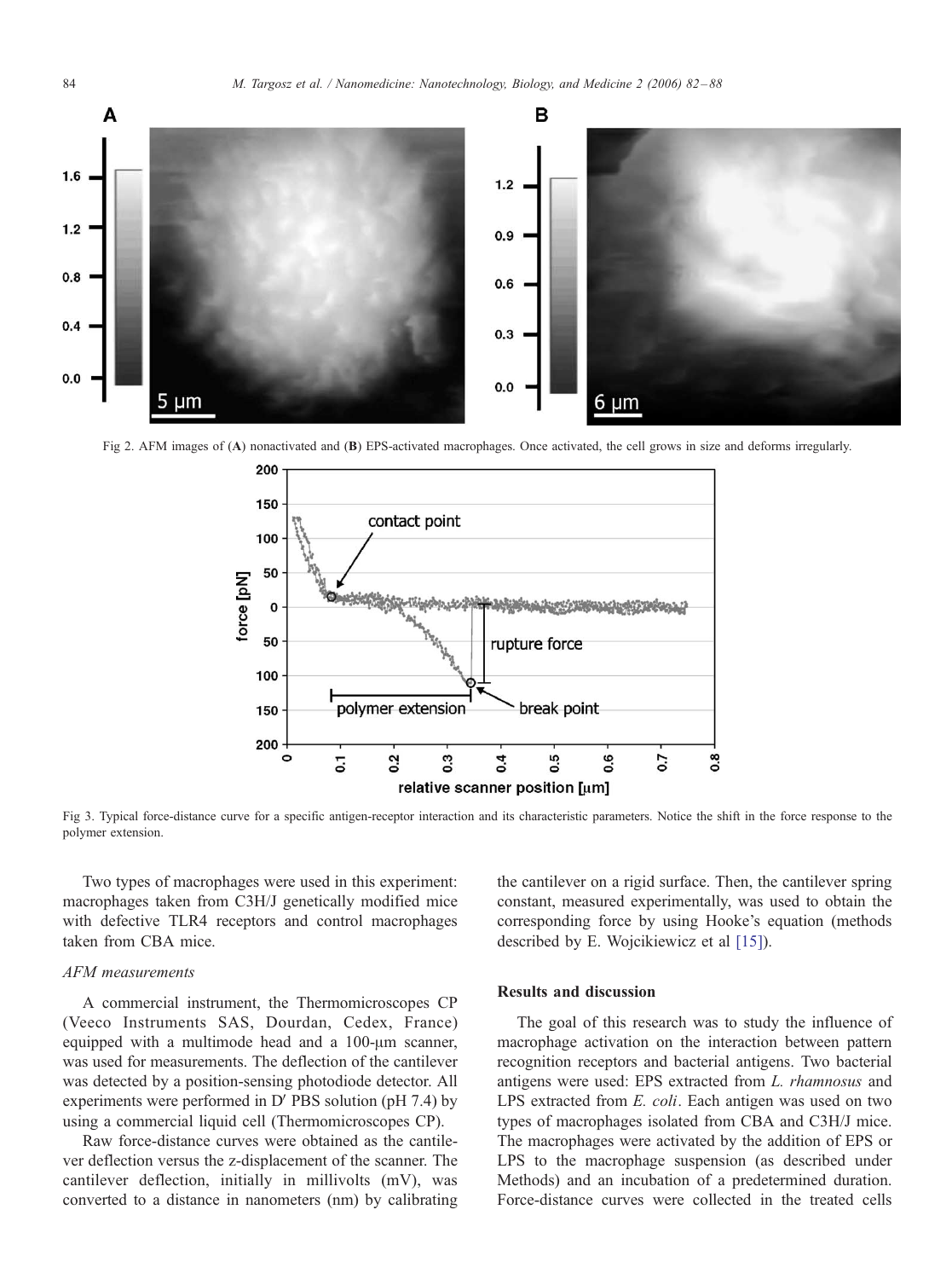Tab



Fig 4. Histogram presenting the distribution of rupture forces measured from the 500 force-distance curves performed with an EPS-covered AFM tip, for each set, on macrophages from CBA mice. These cells have all receptors active. Only the specific interactions were binned.

with an AFM tip covered with bacterial antigens. For EPSactivated macrophages, the tip was covered with LPS, whereas for LPS-activated macrophages the tip was covered with EPS. Nonactivated macrophages from CBA and C3H/J mice were used as controls.

## Cell images

Before collecting force-distance curves in a cell, it was imaged via AFM. [Figure 2](#page-2-0),  $A$  and  $B$  illustrate nonactivated and activated cells, respectively. A significant difference can be seen in the size and topography of both cells. Nonactivated macrophages are characteristically round, with an average diameter of 15 to 18 im and small protrusions on the surface. Once activated, the cells grow and deform irregularly, assuming an amoeboid shape.

#### Force-distance curves

To determine the mean unbinding force characteristic of a particular antigen-receptor complex, force-distance curves were collected using an AFM tip coated with a particular kind of bacterial antigen. The deflection is measured both while the cantilever approaches the surface of a sample and when it retracts to its starting point. The rupture force is defined as the force necessary to break the bond. Its value can be determined on the basis of the characteristic jump (breakpoint) visible on the force-distance curves. Examples of the force-distance curves showing bond breaking are presented in [Figure 3](#page-2-0).

The shape of the force-distance curve indicates whether a bond was created between antigens on the tip and receptors on the cell. Because EPSs and LPSs have long polymer structures, an antigen-receptor bond breaking produces a characteristic shift in its rupture point ([Figure 3\)](#page-2-0) [\[18,19\].](#page-6-0) Such a rupture is called specific to distinguish it from nonspecific ruptures caused by direct adhesion of the cell membrane to the tip. The average unbinding force value is determined from a histogram corresponding to a family of

| Table 1                                                                    |  |  |  |  |
|----------------------------------------------------------------------------|--|--|--|--|
| Summary of the relevant values extracted from Figures 4 and 5 <sup>*</sup> |  |  |  |  |

| Type of cell | LPS activated  |                    | EPS-covered tip            |  |  |  |  |
|--------------|----------------|--------------------|----------------------------|--|--|--|--|
|              |                | Peak force<br>(pN) | Probability<br>of adhesion |  |  |  |  |
| CBA          | Yes            |                    | 0.14                       |  |  |  |  |
| <b>CBA</b>   | N <sub>0</sub> | $90 + 20$          | 0.51                       |  |  |  |  |
| C3H/J        | Yes            |                    | 0.03                       |  |  |  |  |
| C3H/J        | No             | $100 \pm 20$       | 0.37                       |  |  |  |  |

For activated cells no peaks were visible, but there is a definite decrease in the probability of adhesion for both cell types.

4 The peak values represent the mean and width of the Gaussian distribution used to model the peaks.

force-distance curves; this results from the statistical character of the bond breaking process. The applied bin size was governed by the size of the noise present in the AFM system [\[20\],](#page-6-0) which corresponds to the cantilever thermal fluctuations and its electronic noise (converted into force units). The amplitude of these fluctuations sets a lower limit to the resolvable adhesion force [\[16\],](#page-6-0) which in this case was  $35 \pm 5$  pN. For each complex, 500 force-distance curves were acquired. Additionally, for each interacting pair, a probability of adhesion events was measured.

#### LPS-activated cells

Figure 4 compares the LPS-activated and nonactivated macrophages from CBA mice tested with an EPS-covered tip. The histogram for the nonactivated cell has a distinct maximum for low rupture forces that is clearly not present on its activated counterpart. However, both cases share a similar distribution of rupture events once the large peak is disregarded. These data suggest that LPSs blocked many of the receptors frequently useful for EPS binding at low rupture forces but left other receptors unhindered. Table 1 presents the changes in the probability of adhesion for both situations: the cells show a definite decrease in the probability of adhesion with EPS once activated by LPS. Table 1 also presents the parameters of the peak used to model the data for the nonactivated cells. This model consists of a Gaussian distribution floating on an exponential one, which approximates the interactions with other receptors and noise, as plotted in Figure 4.

[Figure 5](#page-4-0) presents two histograms: one for LPS-activated and one for nonactivated macrophages from C3H/J mice interacting with an EPS-covered tip. The large probability recorded for the nonactivated cells, as shown in [Figure 5](#page-4-0) and summarized in Table 1, suggests that LPS causes a considerable decrease in EPS binding on the LPS-activated macrophage. Similar to the previous system, this result suggests that LPS blocks many receptors on the C3H/J cell membrane responsible for EPS binding.

It is also important to note the resemblance between the results in [Figure 5](#page-4-0) and those in Figure 4. This similarity exists because EPS does not bind to TLR4 and thus recognizes no difference between macrophages from CBA and C3H/J mice. The difference in the probabilities of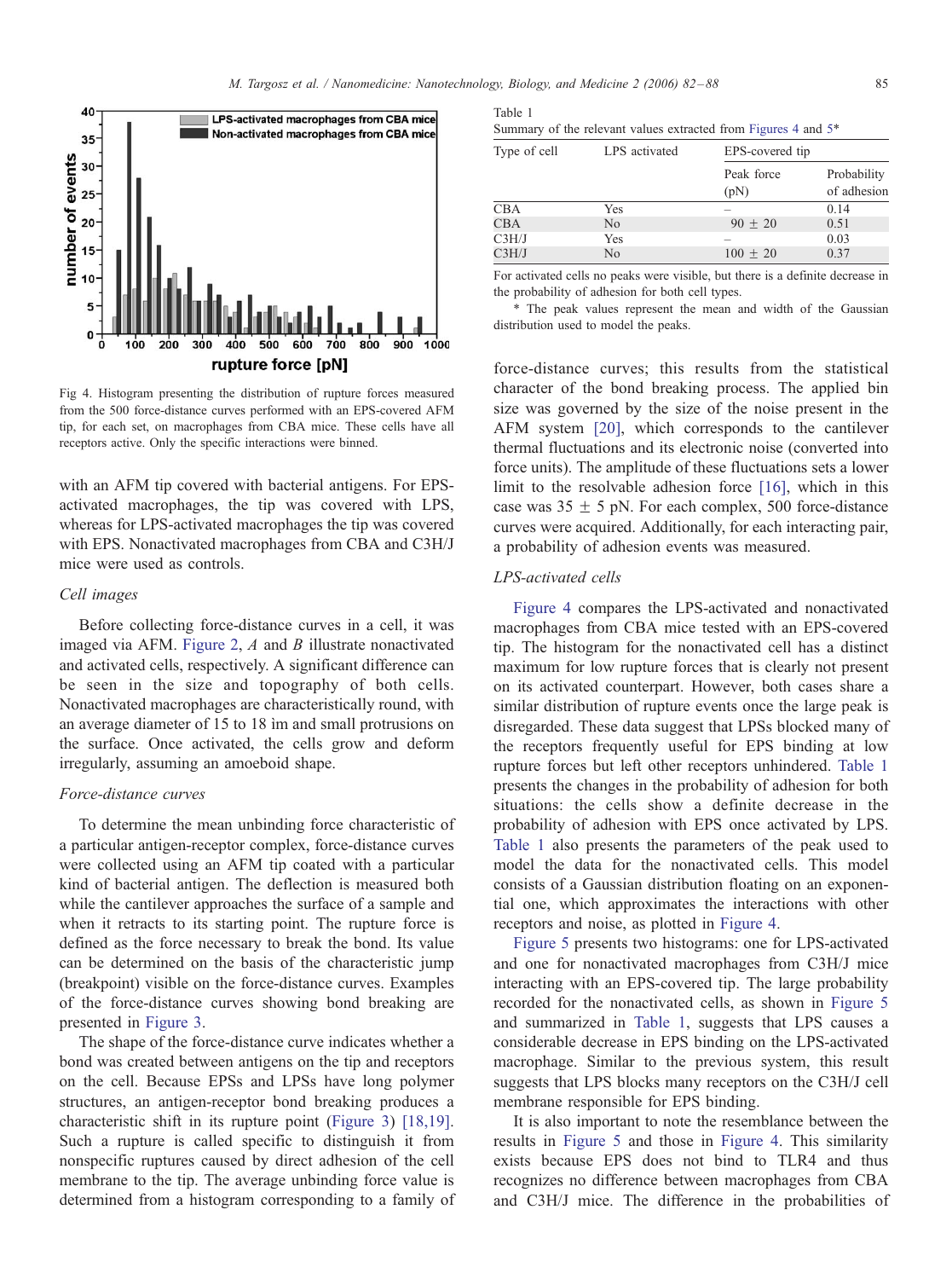<span id="page-4-0"></span>

Fig 5. Histogram presenting the distribution of rupture forces measured from the 500 force-distance curves performed with an EPS-covered AFM tip, for each set, on macrophages from C3H/J mice. These cells have TLR4 receptors genetically disabled. Only the specific interactions were binned.



Fig 6. Histogram presenting the distribution of rupture forces measured from the 500 force-distance curves performed with an LPS-covered AFM tip, for each set, on macrophages from CBA mice. These cells have all receptors active. Only the specific interactions were binned.

adhesion for both pairs of histograms is explained by the deactivation of TLR4 on macrophages from C3H/J mice.

## EPS-activated cells

Figure 6 presents two combined histograms for the EPSactivated and nonactivated macrophages from CBA mice interacting with an LPS-covered tip.

For the EPS-activated macrophages from CBA mice the histogram consists of two peaks. These peaks are attributed to interactions between LPS and receptors that still remained active for bonding after EPS activation. As previous studies showed, the EPS interactions with both types of macrophages (with and without TLR4) are comparable; therefore, one can conclude that TLR4 does not (or does very weakly) contribute to the EPS binding. On the basis of this conclusion we suggest that the greatest contribution to

| Table 2 |  |  |                                                                            |  |  |  |
|---------|--|--|----------------------------------------------------------------------------|--|--|--|
|         |  |  | Summary of the relevant values extracted from Figures 6 and 7 <sup>*</sup> |  |  |  |

| Type of<br>cell | <b>EPS</b>     | LPS-covered tip    |                     |                            |  |  |  |
|-----------------|----------------|--------------------|---------------------|----------------------------|--|--|--|
|                 | activated      | First peak<br>(pN) | Second peak<br>(pN) | Probability<br>of adhesion |  |  |  |
| CBA             | Yes            | $150 + 30$         | $300 + 60$          | 0.40                       |  |  |  |
| CBA             | N <sub>0</sub> | $60 + 20$          | $220 + 70$          | 0.58                       |  |  |  |
| C3H/J           | Yes            | $120 + 50$         | $310 + 50$          | 0.31                       |  |  |  |
| C3H/J           | No             | $110 + 40$         | $230 + 70$          | 0.12                       |  |  |  |

The light-gray values represent a peak that is not considered significant. 4 The peak values represent the mean and width of the Gaussian distribution used to model each peak.



Fig 7. Histogram presenting the distribution of rupture forces measured from the 500 force-distance curves performed with an EPS-covered AFM tip, for each set, on macrophages from C3H/J mice. These macrophages have TLR4 receptors genetically disabled. Only the specific interactions were binned.

interactions between the LPS-covered tip and EPS-activated macrophages comes from interactions with TLR4. However, the first and second peaks of the histogram for the EPSactivated macrophages from CBA mice are mainly attributed to single and double interactions with TLR4. As expected, the second peak has a force approximately double that of the first. A model with three Gaussian distributions on an exponential noise floor was used to extract the parameters of the two first peaks. The third was not taken into consideration because its error is too large, but necessary to prevent the first two from artificially skewing toward the right. The result is summarized in Table 2.

For the nonactivated macrophages from CBA mice (Figure 6), the first large peak represents the interaction with low affinity between LPS and the group of receptors that have been previously inhibited by EPS. The second peak attributed to a strong specific interaction between LPS with TLR4 receptors is similar to the first peak from the system of LPS on the tip approaching EPS-activated macrophages from CBA mice. Once the first peak is taken into account, the probability of adhesion (of the remaining TLR4) changes insignificantly from one histogram to the next.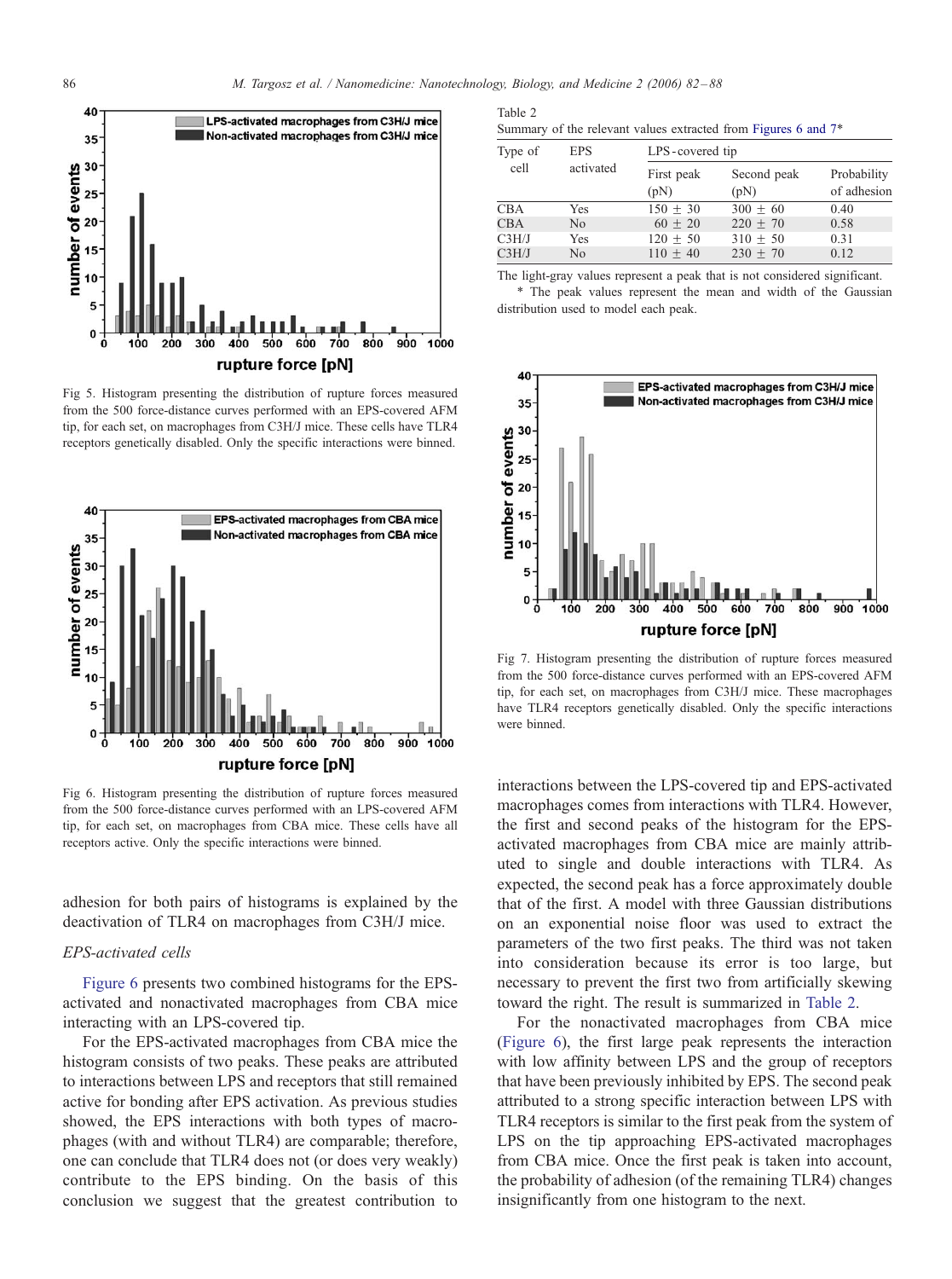

Fig 8. Results from force-distance curves performed on macrophages from CBA mice, incubated in EPS for 1 (A), 2 (B), 4 (C), and 12 hours (D). The first three are very similar, suggesting that activation occurs within an hour. The last one differs and resembles the nonactivated macrophages histogram in [Figure 6,](#page-4-0) suggesting that the macrophages returns to its native form between 4 and 12 hours.

By incubating the macrophages in EPSs, a certain group of receptors was blocked while TLR4 remained unchanged. This explains why the EPS-activated macrophages still interact as strongly with LPS as the nonactivated cells. Therefore, EPSs and LPSs compete for macrophage surface receptors, but not in the case of TLR4, for which LPS has a definite affinity.

[Figure 7](#page-4-0) presents a histogram for EPS-activated macrophages from C3H/J mice interacting with LPS on the AFM tip, as well as an equivalent histogram for nonactivated cells. Three peaks, on an exponential noise floor, were fitted to obtain the mean and standard deviation of the rupture forces, although only the first two peaks were considered significant for the EPS-activated cells and only the first peak for the nonactivated cells. Comparing both histograms, a significant increase in LPS interaction with the EPSactivated C3H/J cells can be observed: the results presented in [Table 2](#page-4-0) show a definite increase in the probability of adhesion. Also, the second peak for the EPS-activated cell can be attributed to double bonds. On one hand, EPS blocks receptors that also bind to LPS, reducing the amount available for the latter. On the other hand, EPS activation can stimulate the macrophages and increases their efficiency for further binding, for example with LPS. The EPS binding with one type of receptor induces a signal for the other receptors to increase their affinity toward antigens. This is important in the case of C3H/J cells, wherein TLR4 is incapable of binding with LPS. After EPS activation, the macrophage undergoes an increase in LPS

binding susceptibility, because the receptors in this direction (except for TLR4) are activated, although the rupture force remains unchanged.

## Time dependence of EPS activation

In the experiments described above the incubation time for EPS activation was 4 hours. To observe the influence of the incubation time on macrophage activation, four experiments were performed with incubation times of 1, 2, 4, and 12 hours, as shown in Figure 8. The differences among the first three histograms are not statistically significant, suggesting that macrophage activation occurs quickly (within an hour) and lasts as long as 4 hours or slightly longer.

However, the rupture force average for the 12-hour activation experiment is comparable to the value from nonactivated cells, in Figure 8, suggesting that the cells return to their native form after a long period of time.

## **Conclusions**

LPS is embedded in the cell membrane of potentially pathogenic bacteria. The addition of LPS to the suspension of macrophages activates them and stimulates phagocytosis. This experiment demonstrates that, after activation by LPS, the macrophages reduce their binding efficiency to EPS. We can conclude that EPS and LPS compete for the same receptors on macrophage membranes.